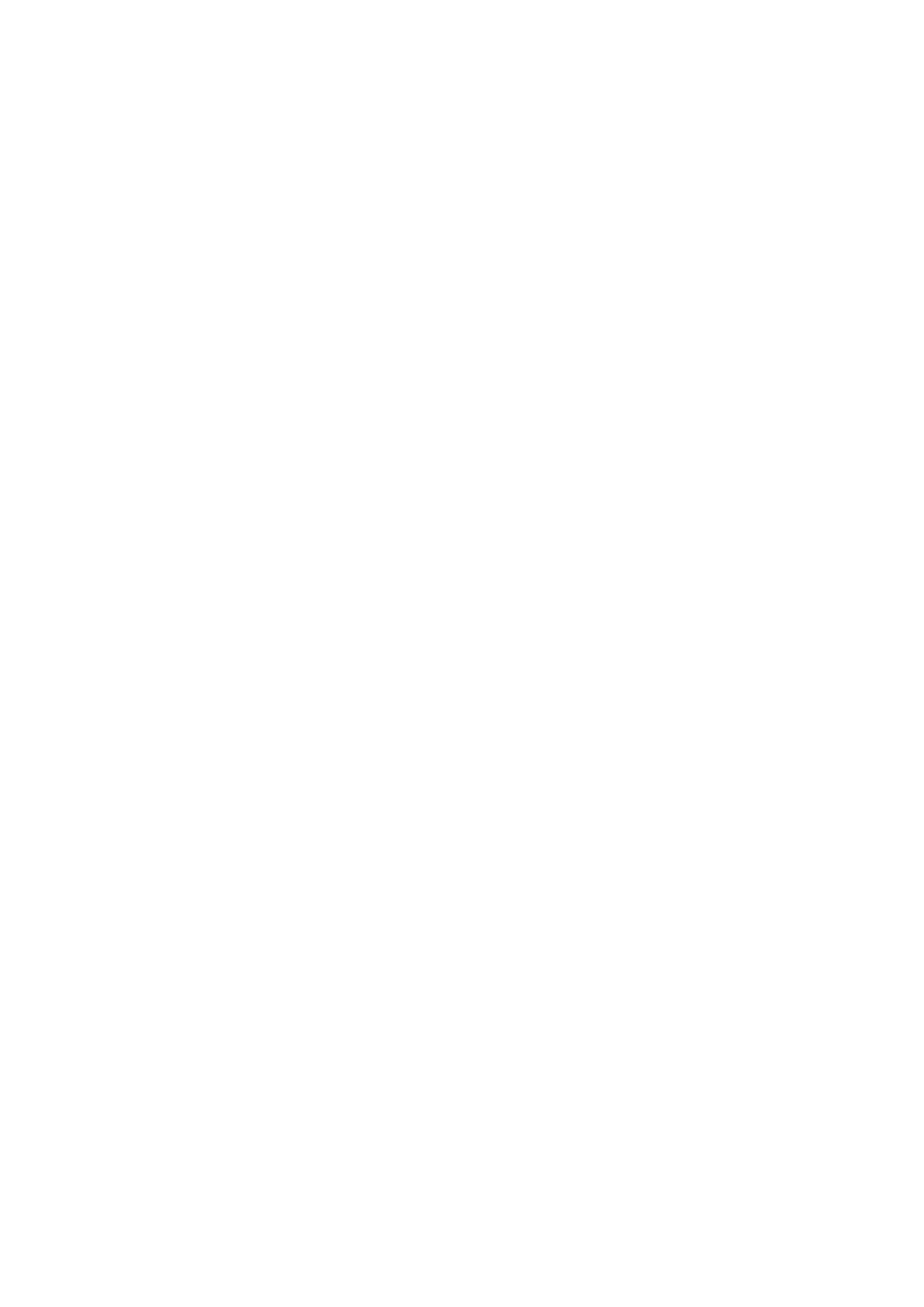| Disease / Pathogen                                                                                               | <b>Species affected</b>                                                                                                                                                                                                                                                                                                                                                                                                               | Distribution /                                                                                                        | Transmission /                                                                                                                                                                                                                                                                                                         | Treatment /                                                         | <b>Notification</b> |
|------------------------------------------------------------------------------------------------------------------|---------------------------------------------------------------------------------------------------------------------------------------------------------------------------------------------------------------------------------------------------------------------------------------------------------------------------------------------------------------------------------------------------------------------------------------|-----------------------------------------------------------------------------------------------------------------------|------------------------------------------------------------------------------------------------------------------------------------------------------------------------------------------------------------------------------------------------------------------------------------------------------------------------|---------------------------------------------------------------------|---------------------|
|                                                                                                                  |                                                                                                                                                                                                                                                                                                                                                                                                                                       | <b>Outbreaks</b>                                                                                                      | <b>Properties</b>                                                                                                                                                                                                                                                                                                      | <b>Control Mechanisms</b>                                           |                     |
| <b>African Swine Fever</b><br><b>ASF-Virus</b>                                                                   | wild boars, bush pigs, warthogs,<br>American wild pigs<br>domestic swine                                                                                                                                                                                                                                                                                                                                                              | enzootic in most countries of Sub-<br>Saharan Africa;<br>Europe: reported in the Iberian<br>Peninsula and in Sardinia | transmission via direct<br>contact, secretions, raw or<br>insufficiently cooked meat<br>in acute form, morbidity and<br>mortality can be high                                                                                                                                                                          | strict eradication                                                  | yes                 |
| Aujeszky's Disease or<br><b>Pseudorabies</b><br>Suid Herpesvirus 1                                               | suidae, accidental: most mammals,<br>fatal for carnivores, ruminants and<br>young suidae<br>natural host: suidae                                                                                                                                                                                                                                                                                                                      | worldwide                                                                                                             | naso-oral and via the genital no treatment,<br>tract, also airborne                                                                                                                                                                                                                                                    | vaccination,<br>don't feed raw pork,<br>avoid contact               |                     |
| Bluetongue<br>Orbivirus                                                                                          | all ruminants affected<br>Bluetongue-virus (BTV) several wild ungulate species<br>reported in literature: Kudu, Muntjak,<br>Grant's Gazelle, Sable antelope,<br>African buffalo, Ibex, Hartebeest,<br>Addax<br>sensible<br>antibodies reported from Racoons,<br>Opposums, Rhino, Elephants, Wild<br>dogs, Lion, Cheetah, Spotted hyena<br>wide range of domestic and wild<br>ungulates can act as reservoirs<br>domestic sheep, goats | worldwide distribution in temperate<br>and tropical climates                                                          | blood transmission, sperm<br>during viraemia,<br>transplacental<br>vector: Midges (Culicoides<br>$spp.$ )<br>(seasonal occurrence of the<br>disease in relation to<br>seasonal patterns of vector<br>activity)                                                                                                         | insect control,<br>disinfection during<br>outbreaks,<br>vaccination | yes                 |
| <b>Bovine Viral</b><br>Diarrhoea and Border<br><b>Disease Virus</b><br>Infections (BVDV,<br>BDV)<br>Pestiviruses | Cervidae, Giraffidae, Antilocapridae,<br>Bovidae, Moschidae, Camelidae,<br>Tragulidae, Suidae, Leporidae<br>infection demonstrated in more than<br>50 species of free-ranging and<br>captive ungulates<br>Cattle                                                                                                                                                                                                                      | found in livestock worldwide                                                                                          | secretions, excretions,<br>aborted foetuses, foetal<br>membranes, mechanical,<br>vectors<br>two biotypes distinguished<br>by their effects on tissue<br>culture cells:<br>noncytopathic (ncp) and<br>cytopathic (cp), virus pairs<br>consisting of both types lead<br>to Mucosal disease (BVDV-<br>related affliction) | symptomatic<br>avoid transport/trade of<br>viraemic animals         | ves                 |
| <b>Canine Distemper</b><br><b>CDV</b><br>Morbillivirus                                                           | Canidae, Mustelidae, Procyonidae,<br>Hyaenidae, Ursidae, Viverridae,<br>Felidae<br>domestic carnivores                                                                                                                                                                                                                                                                                                                                | worldwide distribution among wild<br>and captive carnivores                                                           | aerosol, contact with<br>secretions, faeces                                                                                                                                                                                                                                                                            | inactivated vaccines,<br>serum therapy                              |                     |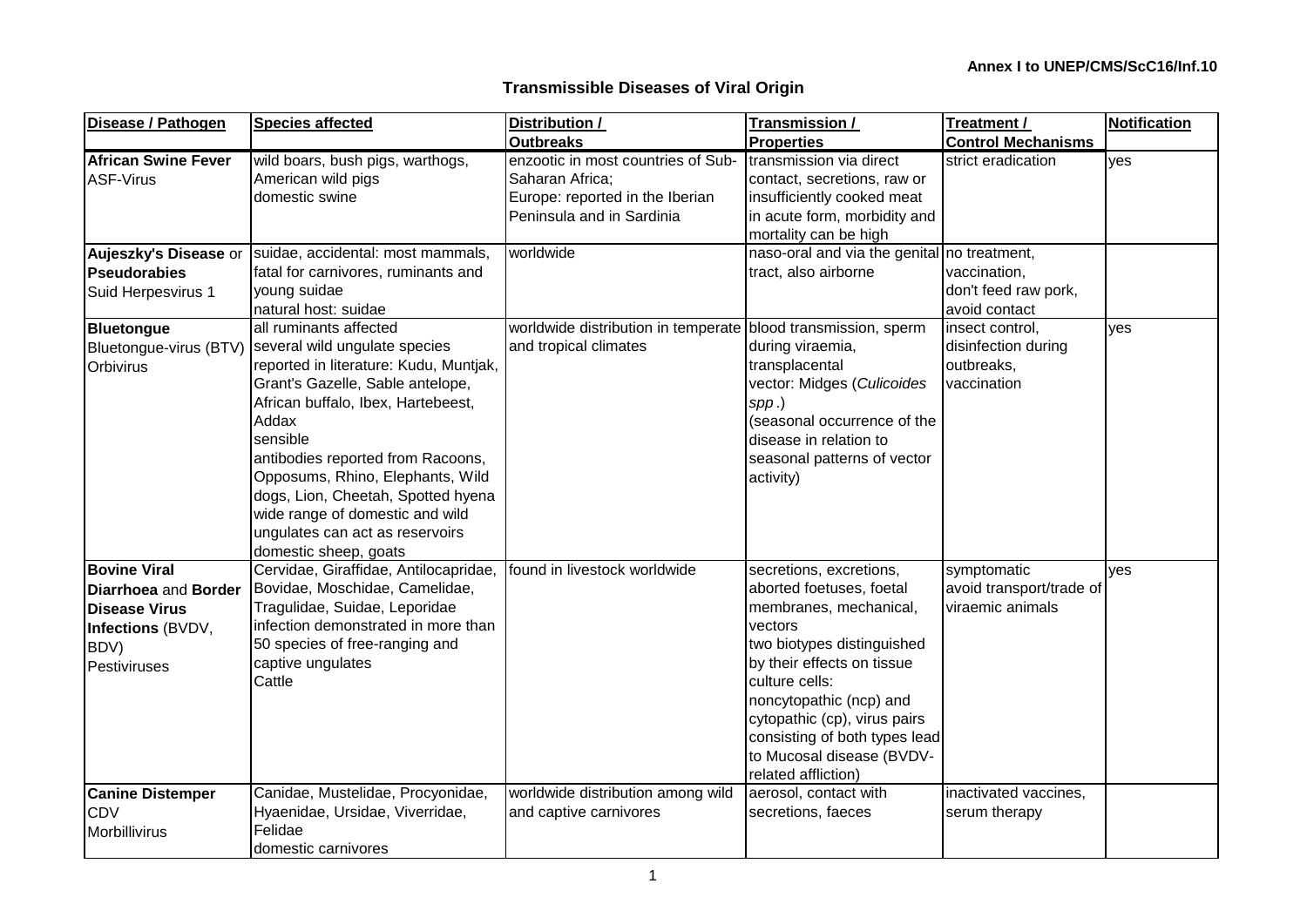| <b>Transmissible Diseases of Viral Origin</b> |  |  |  |
|-----------------------------------------------|--|--|--|
|-----------------------------------------------|--|--|--|

| Disease / Pathogen                                                                                                                 | <b>Species affected</b>                                                                                                                                                                               | Distribution /                                                         | Transmission /                                                                                                   | Treatment /                                                                                                                                                                                | Notification |
|------------------------------------------------------------------------------------------------------------------------------------|-------------------------------------------------------------------------------------------------------------------------------------------------------------------------------------------------------|------------------------------------------------------------------------|------------------------------------------------------------------------------------------------------------------|--------------------------------------------------------------------------------------------------------------------------------------------------------------------------------------------|--------------|
|                                                                                                                                    |                                                                                                                                                                                                       | <b>Outbreaks</b>                                                       | <b>Properties</b>                                                                                                | <b>Control Mechanisms</b>                                                                                                                                                                  |              |
| <b>Cattle Plague</b><br>(Rinderpest)<br>Morbillivirus                                                                              | wild ruminants (African buffalo,<br>Eland, Giraffe, Kudus) are highly<br>susceptible Warthogs, Bushpigs as<br>well<br>domestic ruminants (cattle, Water<br>buffaloes, Yaks) are highly<br>susceptible | the Somali Ecosystem in Africa                                         | inhalation, contact with<br>secretions                                                                           | no primary treatment<br>available<br>supportive,<br>symptomatic<br><b>Global Rinderpest</b><br>Eradication<br>Programme (GREP)<br>coordinated by FAO                                       | yes          |
| <b>Classical Swine Fever wild boars</b><br><b>CSF</b><br>Pestivirus                                                                | domestic swine                                                                                                                                                                                        | recognised in 36 countries,<br>EU: Guidelines for CSF control          | direct contact, secretions,<br>insemination, feeding of raw<br>and insufficiently cooked<br>meat, transplacental | strict eradication<br>serological monitoring,<br>strict importation<br>restrictions, no<br>garbage/meat feeding                                                                            | ves          |
| <b>Cowpox Virus</b><br><b>Infection</b><br>Orthopox                                                                                | Macaques, Marmosets, Elephants,<br>Rhinoceroses, Zebra, Okapis,<br>Llamas, Alpacas, Cats<br>Hosts: wild rats, voles and mice                                                                          | presumed to be widely spread<br>amongst wild rodents across<br>Europe  | direct contact, bites                                                                                            | non-human primates:<br>normally self limiting,<br>antibiotics for<br>secondary infection<br>Herbivores: antibiotics<br>Elephants/ Rhinos:<br>Vaccination<br>Eradication of wild<br>Rodents | yes          |
| Ebola /<br><b>Reston Viruses</b><br>Ebola Viruses,<br>Filoviridae<br>Ebola-Sudan, E-Zaire,<br>E-Ivory Coast,<br>E-Uganda, E-Reston | Chimpanzee, Gorilla, Baboon, Drill,<br>Mandrill, Cercopithecus spp.<br>Man                                                                                                                            | Africa<br>Reston Virus probably imported<br>from Africa to Philippines | contact, aerogenously<br>to Man suspected by<br>bushmeat consumption                                             | no treatment<br>quarantine                                                                                                                                                                 | yes          |
| <b>Endothelio-tropic</b><br><b>Elephant Herpesvirus</b><br>Infection<br>EEHV <sub>1</sub><br>EEHV <sub>2</sub>                     | Asian E. (Elephas maximus)<br>African E. (Loxodanta africana)                                                                                                                                         | working Elephants in South East<br>Asia and India                      | unknown                                                                                                          | antiviral treatment<br>reduction of stressful<br>situations                                                                                                                                |              |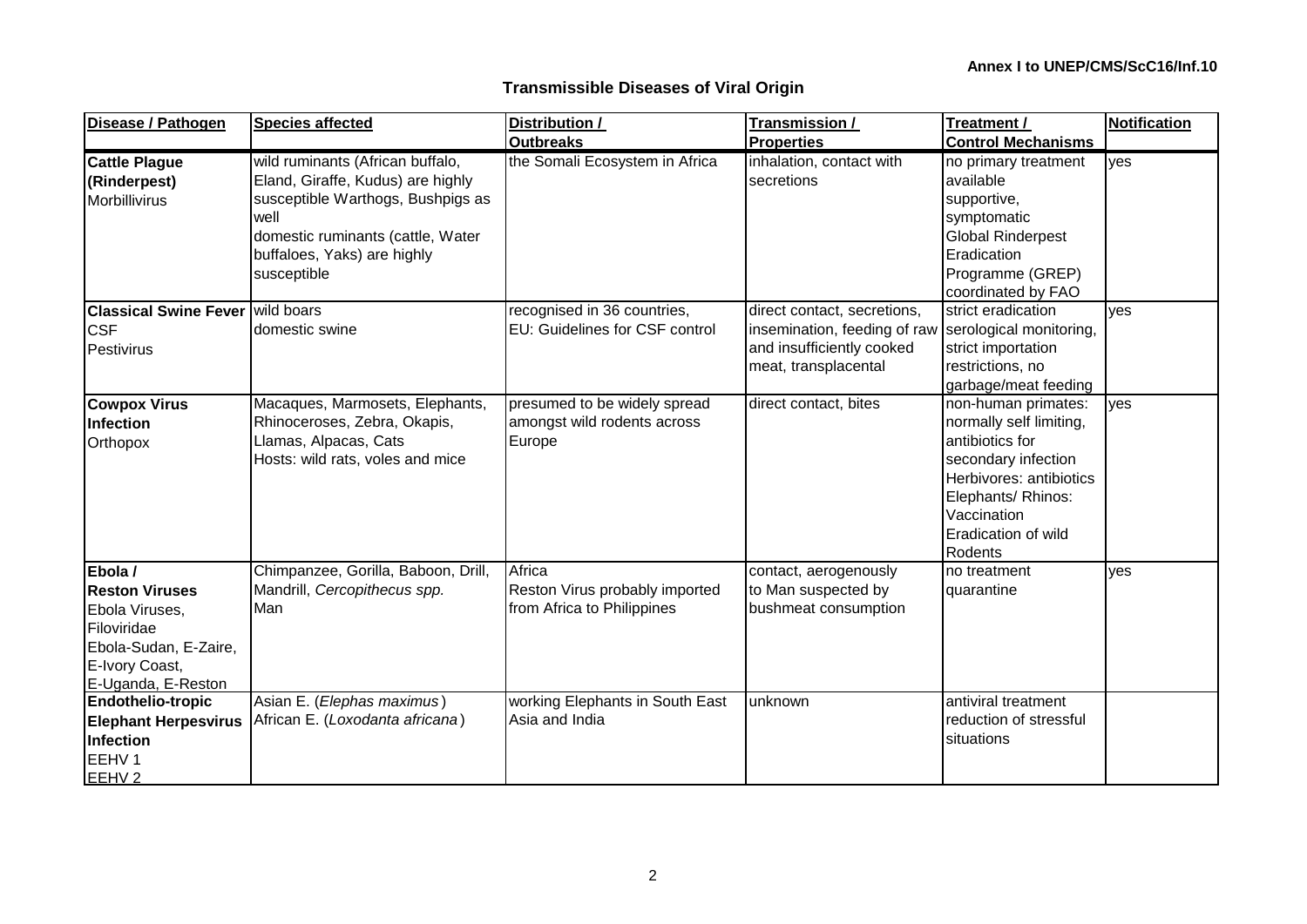| Disease / Pathogen                                                                | <b>Species affected</b>                                                                                                                                                                                                                                                                                                                                                                                              | Distribution /                                                                                                                      | Transmission /                                                                                                           | Treatment /                                                                                     | <b>Notification</b>                                                                |
|-----------------------------------------------------------------------------------|----------------------------------------------------------------------------------------------------------------------------------------------------------------------------------------------------------------------------------------------------------------------------------------------------------------------------------------------------------------------------------------------------------------------|-------------------------------------------------------------------------------------------------------------------------------------|--------------------------------------------------------------------------------------------------------------------------|-------------------------------------------------------------------------------------------------|------------------------------------------------------------------------------------|
|                                                                                   |                                                                                                                                                                                                                                                                                                                                                                                                                      | <b>Outbreaks</b>                                                                                                                    | <b>Properties</b>                                                                                                        | <b>Control Mechanisms</b>                                                                       |                                                                                    |
| <b>Foot and Mouth</b><br><b>Disease</b><br>Picornavirus                           | all artiodactyls belonging to Bovidae<br>Tragulidae, Cervidae, Antilopidae,<br>Camelidae, Antilocapridae,<br>Capridae, Ovidae, Suidae,<br>Tayassuidae<br>Tapir sp., Elephants, European<br>Hedgehog, Kangaroo<br>African buffaloes in Southern Africa<br>are natural carriers<br>distinct difference of susceptibility<br>between species<br>only ruminants can become carriers<br>Man is affected very sporadically | enzootic in large parts of Asia,<br>South America, Africa and parts of   indirect<br>Europe (Free areas: go to<br>www.OIE.org)      | aerosol, contact direct and                                                                                              | treatment only by<br>allowance of national<br>authority: hyper-<br>immune serum,<br>symptomatic | any suspicion<br>has to be<br>reported to<br>national<br>veterinary<br>authorities |
| <b>Goat Plague or Peste</b><br>des Petits Ruminants<br>(PPR)<br>Morbillivirus     | wild small ruminants (Laristan sheep, currently present in central and<br>Dorcas-type gazelles, Gemsbok,<br>Nubian ibex)<br>domestic small ruminants (sheep,<br>goats)                                                                                                                                                                                                                                               | western Africa, Asia, Near and<br><b>Middle East</b>                                                                                | Inhalation, contact with<br>secretions<br>contaminated water<br>highly contagious, fast<br>spreading<br>20-90% mortality | no treatment available                                                                          |                                                                                    |
| <b>Gray Patch Disease</b><br>probably Herpesvirus                                 | Marine turtles, young Green turtles<br>(Chelonia mydas)                                                                                                                                                                                                                                                                                                                                                              | worldwide distribution                                                                                                              | unknown                                                                                                                  | control secondary skin<br>bacterial infections                                                  |                                                                                    |
| <b>Hepatitis A</b><br><b>Hepatitis A Virus</b><br>Picornaviridae                  | Pongidae (Pongo pygmaeus, Pan<br>troglodytes, Hylobates lar, Macaca<br>spp., Nasalis larvatus, Mandrillus<br>sphinx, Ateles spp., Aotus<br>trivigatus), Cercopithecidae                                                                                                                                                                                                                                              | highly endemic in Central and<br>Southeast Asia, Africa, Central-<br>and Southern America, less<br>frequently in temperate climates | feco-oral<br>zoonotic potential                                                                                          | immunoglobulin<br>treatment, vaccination                                                        |                                                                                    |
| <b>Hepatitis B</b><br><b>Hepatitis B Virus</b><br>Hepadnaviridae                  | Pongidae, Hylobatidae, Lagothrix<br>sp., Lemur sp.                                                                                                                                                                                                                                                                                                                                                                   | worldwide                                                                                                                           | percutaneous, venerally,<br>perinatal, direct contact                                                                    | vaccination                                                                                     |                                                                                    |
| <b>Herpesvirus Infection</b><br>In Water Turtles<br>Herpesvirus-like<br>Particles | Pacific pond turtles (Clemmys<br>marmorata), Painted turtles<br>(Chrysemis picta),<br>Map turtles (Graptemys spp)                                                                                                                                                                                                                                                                                                    | North America                                                                                                                       | unknown                                                                                                                  |                                                                                                 |                                                                                    |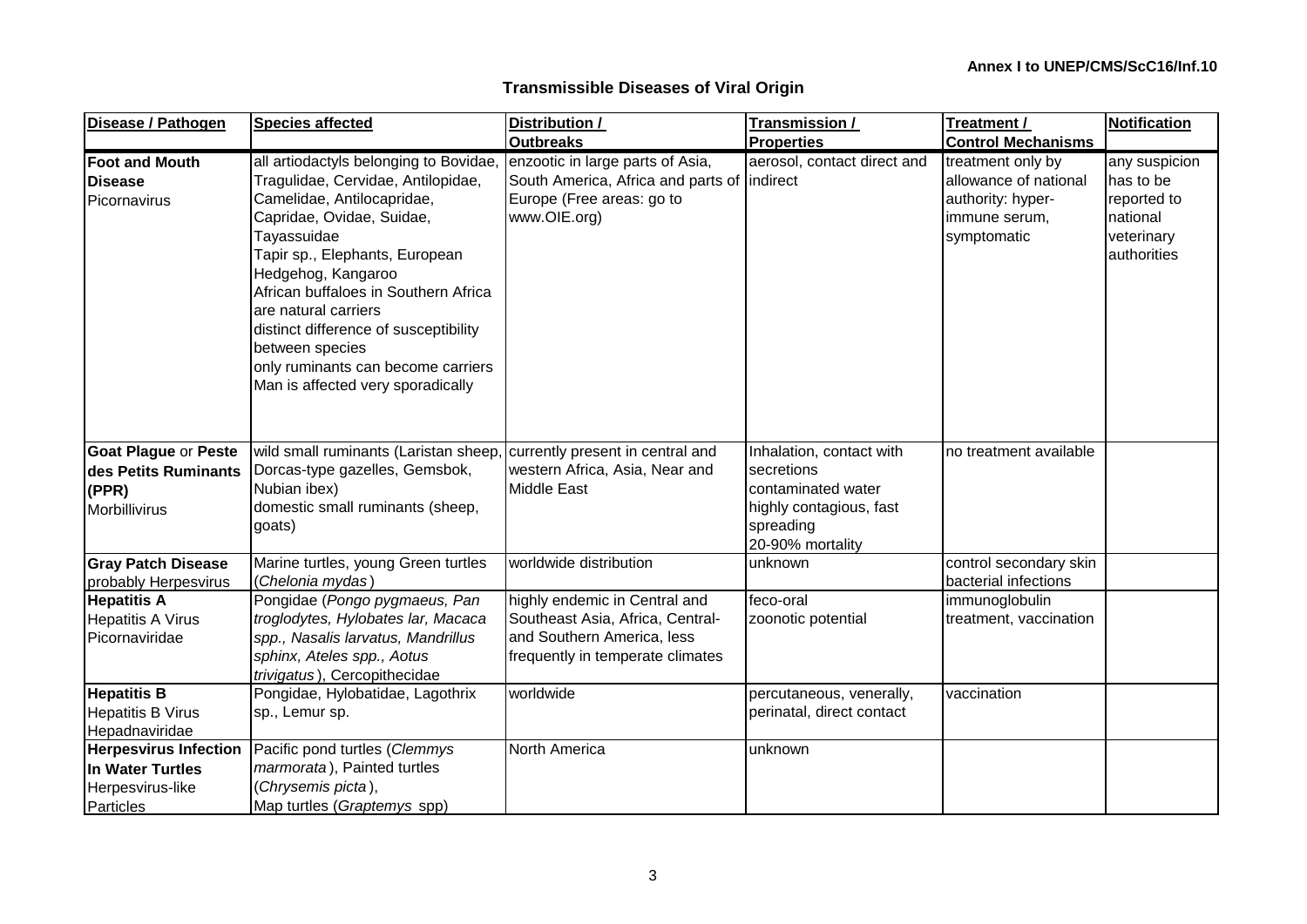| Disease / Pathogen                                                                                                                       | <b>Species affected</b>                                                                                                                              | Distribution /<br><b>Outbreaks</b>                                                                                                                                                                                                                                                                                                                                                   | Transmission /<br><b>Properties</b>                                                                                                                                       | Treatment /<br><b>Control Mechanisms</b>                                                                                           | <b>Notification</b> |
|------------------------------------------------------------------------------------------------------------------------------------------|------------------------------------------------------------------------------------------------------------------------------------------------------|--------------------------------------------------------------------------------------------------------------------------------------------------------------------------------------------------------------------------------------------------------------------------------------------------------------------------------------------------------------------------------------|---------------------------------------------------------------------------------------------------------------------------------------------------------------------------|------------------------------------------------------------------------------------------------------------------------------------|---------------------|
| <b>Highly Pathogenic</b><br><b>Avian Influenza</b><br><b>HPAI, Fowl Plague</b><br>Orthomyxoviruses of<br>influenza A type<br><b>H5N1</b> | Birds, especially Galliformes,<br>Anseriformes, Struthioformes<br>Man                                                                                | worldwide<br>1996 China<br>1997 Hong Kong<br>2002 Hong Kong<br>2003 - 05 Vietnam, Thailand,<br>Indonesia, Cambodia, Laos,<br>Korea, Japan, China, Malaysia<br>April 2005 Qinghai Lake, Central<br>China: first major outbreak in wild<br>birds<br>2005 - 06 Russia, Kazakhstan,<br>Mongolia, Pakistan, Romania,<br>Croatia, Ukraine, most European<br>countries, Middle East, Africa | directly (aerosol, body<br>fluids, faeces), indirectly<br>(contaminated material of all vaccination requires<br>sorts)<br>in poultry very high<br>morbidity and mortality | currently no treatment<br>allowed<br>special permit<br>quarantine<br>Task Force on Avian<br>Influenza and Wild<br>Birds (CMS/AEWA) | yes                 |
| Lung-Eye-Trachea<br>Disease (LETD)<br>Alpha-Herpesvirus                                                                                  | <b>Green turtles</b>                                                                                                                                 | worldwide                                                                                                                                                                                                                                                                                                                                                                            | faecal-oral, direct contact,<br>contaminated sediments,<br>surfaces, seawater                                                                                             | only secondary<br>infections                                                                                                       |                     |
| <b>Malignant Catarrhal</b><br>Fever (MCF)<br>Alcephaline<br>Herpesvirus 1<br>Ovine Herpesvirus 1<br>Caprine Herpesvirus 2                | Bovidae, Suidae, Cervidae,<br>Giraffidae, Camelidae<br>captive and wild species of<br>Artiodactyla                                                   | worldwide                                                                                                                                                                                                                                                                                                                                                                            | in Wildebeest vertical and<br>horizontal,<br>horizontal predominant in<br>sheep,                                                                                          | no effective treatment                                                                                                             |                     |
| <b>Monkeypox</b><br>Monkeypox Virus,<br>Orthopoxvirus                                                                                    | non-human primates, Man<br>reservoir hosts: Cercopithecus<br>ascanis, C. nigriviridis, C. petaurista,<br>Colobus badius;<br>rodents (Cricetomys sp.) | African rain forest,<br>human cases in Congo, Zaire,<br>West- and Central Africa;<br>Monkeypox Virus of West African<br>origin is less virulent in<br>cynomolgus monkeys than<br>Monkeypox Virus from the Congo<br>basin                                                                                                                                                             | aerogenously, biting,<br>contact,<br>vector: in the USA Prairie<br>dogs (Cynomys sp.) are<br>vectors in transmission to<br>man                                            | only secondary<br>infections                                                                                                       | yes                 |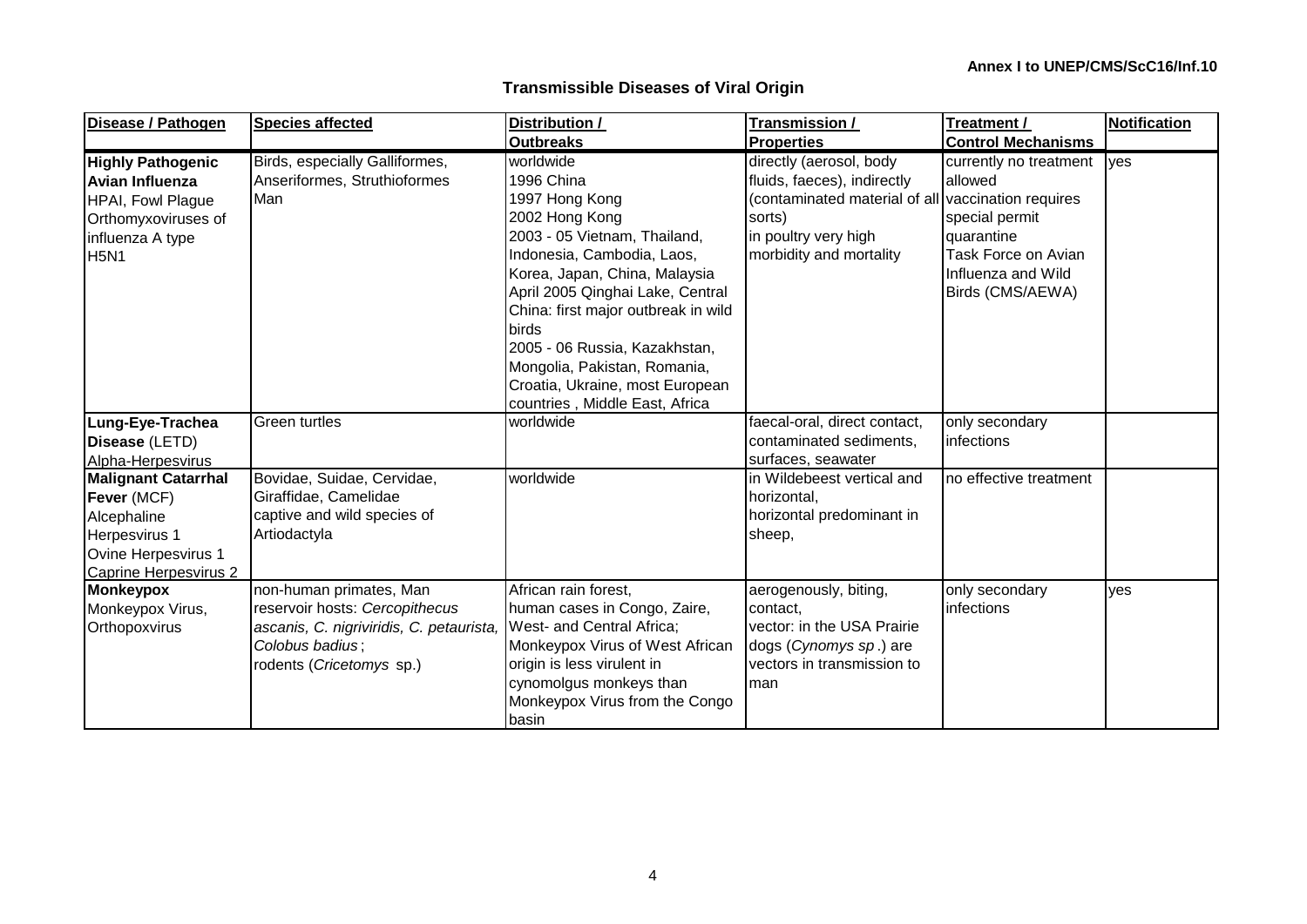| Disease / Pathogen                                                             | <b>Species affected</b>                                                                                                                                                                                                                                                                                                                                                                                             | Distribution /                                                                                                     | Transmission /                                                                                                                                                                                                                                                                                                                                                                                                                                                                                                                                                                               | Treatment /                                                                                                                                                                                                                                                                                                                                                                                                                                                                                                                                                                                               | <b>Notification</b>                           |
|--------------------------------------------------------------------------------|---------------------------------------------------------------------------------------------------------------------------------------------------------------------------------------------------------------------------------------------------------------------------------------------------------------------------------------------------------------------------------------------------------------------|--------------------------------------------------------------------------------------------------------------------|----------------------------------------------------------------------------------------------------------------------------------------------------------------------------------------------------------------------------------------------------------------------------------------------------------------------------------------------------------------------------------------------------------------------------------------------------------------------------------------------------------------------------------------------------------------------------------------------|-----------------------------------------------------------------------------------------------------------------------------------------------------------------------------------------------------------------------------------------------------------------------------------------------------------------------------------------------------------------------------------------------------------------------------------------------------------------------------------------------------------------------------------------------------------------------------------------------------------|-----------------------------------------------|
|                                                                                |                                                                                                                                                                                                                                                                                                                                                                                                                     | <b>Outbreaks</b>                                                                                                   | <b>Properties</b>                                                                                                                                                                                                                                                                                                                                                                                                                                                                                                                                                                            | <b>Control Mechanisms</b>                                                                                                                                                                                                                                                                                                                                                                                                                                                                                                                                                                                 |                                               |
| <b>Newcastle Disease</b><br>Avian Paramyxovirus<br>Newcastle Disease<br>Virus) | Galliformes, Passeriformes,<br>Columbidae<br>Double-crested cormorants<br>(Phalacrocorax auritus)<br>White pelicans (Pelecanus<br>erythrorhynchos)<br>Gulls (Larus spp.)<br>mass mortality of cormorants<br>(Phalacrocorax spp.) and terns<br>(Sterna spp.) in USA and Canada<br>Psittacines<br>wild and caged birds (especially<br>Anseriformes and Charadriiformes)<br>play major role in international<br>spread | worldwide<br>svere outbreaks in Rock doves<br>(Europe 1980's)<br>double crested cormorants (USA,<br>Canada 1990's) | highly contagious,<br>heat stable, survives well in<br>protected environments<br>non-pathogenic to highly<br>virulent strains (present in<br>most countries)<br>isolates are characterized<br>by virulence in chickens and followed by<br>are categorized into three<br>main pathotypes depending<br>on severity of disease.<br>Lentogenic isolates are of<br>low virulence while viruses<br>of intermediate virulence are does not recommend<br>termed mesogenic. Highly<br>virulent viruses that cause<br>high mortality in birds are<br>termed neurotropic or<br>viscerotropic velogenic. | a) no treatment<br>b) Import control on<br>live birds and poultry<br>products to reduce risk greater)<br>of introduction<br>c) statutory notification<br>of suspect disease,<br>investigation and<br>stamping out in case of<br>confirmation<br>d) vaccination of<br>poultry flocks, OIE<br>vacc. of exotic, non<br>poultry birds<br>e) strict biosecurity<br>Velogenic NDV are List<br>A pathogens that<br>require reporting to the<br>Office of International<br>Epizootics and<br>outbreaks result in<br>strict trade embargoes.<br>Listed as an OIE List A<br>disease; obligatory<br>Notification (EU | EU Obligatory<br>Notification<br>(ICPI 0,7 or |
| <b>Parvovirus Infection</b><br><b>Canine Parvovirus</b><br>(CPV)               | Felidae, Canidae, Procyonidae,<br>Feline Parvovirus (FPV) Mustelidae, Ursidae, Viveridae                                                                                                                                                                                                                                                                                                                            | worldwide                                                                                                          | faecal-oral                                                                                                                                                                                                                                                                                                                                                                                                                                                                                                                                                                                  | interferons,<br>hyperimmunsera                                                                                                                                                                                                                                                                                                                                                                                                                                                                                                                                                                            |                                               |
| <b>Poliomyelitis</b><br>Poliomyelitis Virus<br>Picornaviridae                  | Pongidae, Colobidae                                                                                                                                                                                                                                                                                                                                                                                                 | worldwide                                                                                                          | faecal-oral                                                                                                                                                                                                                                                                                                                                                                                                                                                                                                                                                                                  | vaccine                                                                                                                                                                                                                                                                                                                                                                                                                                                                                                                                                                                                   |                                               |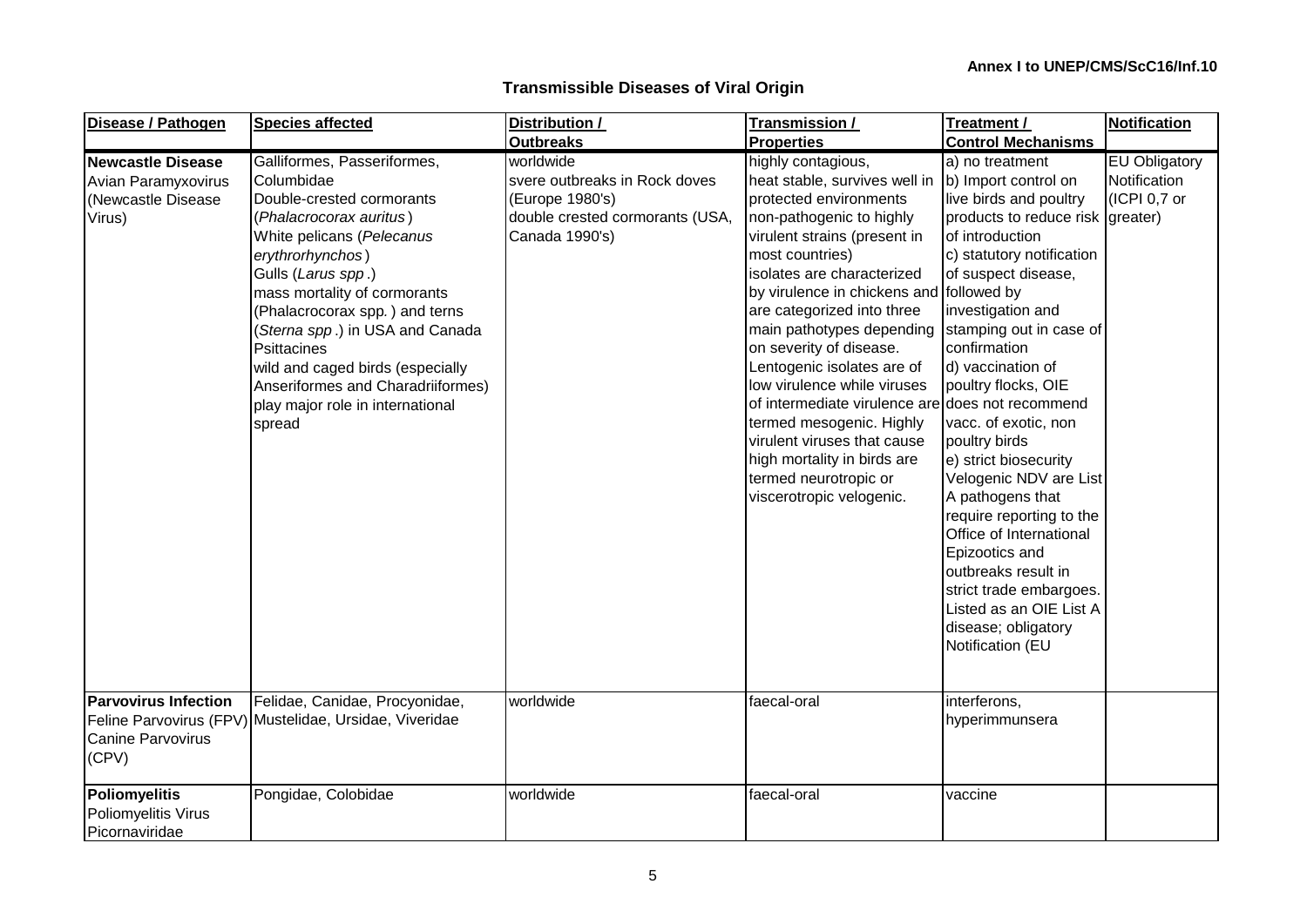| Disease / Pathogen                                                                                                                                        | <b>Species affected</b>                                                                                                                                                                                                                                                                                                                                                        | Distribution /                                                                                                                                                                            | Transmission /                                                                                                                           | Treatment /                                                                                                                  | <b>Notification</b> |
|-----------------------------------------------------------------------------------------------------------------------------------------------------------|--------------------------------------------------------------------------------------------------------------------------------------------------------------------------------------------------------------------------------------------------------------------------------------------------------------------------------------------------------------------------------|-------------------------------------------------------------------------------------------------------------------------------------------------------------------------------------------|------------------------------------------------------------------------------------------------------------------------------------------|------------------------------------------------------------------------------------------------------------------------------|---------------------|
|                                                                                                                                                           |                                                                                                                                                                                                                                                                                                                                                                                | <b>Outbreaks</b>                                                                                                                                                                          | <b>Properties</b>                                                                                                                        | <b>Control Mechanisms</b>                                                                                                    |                     |
| <b>Rabies</b><br>Lyssavirus<br>Rhabdoviridae                                                                                                              | all mammals; epidemiologically only<br>Carnivora and Chiroptera important,<br>major reservoir species for terrestrial WHO periodically updates the<br>rabies is the Red fox (Vulpes vulpes) presence/absence of rabies in<br>Rabies cases in European<br>insectivorous bats peaked in mid<br>1980's, but decreased staedily<br>through the 1990's<br>Spillover hosts: primates | worldwide, causing 35.000-50.000<br>human deaths each year,<br>member countries/territories                                                                                               | biting, occasionally<br>ingestion, inhalation<br>reported                                                                                | no effective treatment<br>no particular measures<br>have been taken so far<br>for rabies control in<br>European bats         | Yes                 |
| <b>Rift Valley Fever</b><br>Phlebovirus<br>Buyaviridae                                                                                                    | wild and domestic ruminants,<br>camelids<br>Buffaloes, Antelopes, Wildebeest<br>rodents: host-candidates<br>Humans are very susceptible                                                                                                                                                                                                                                        | endemic in sub-Saharan Africa<br>outbreaks have also occurred in<br>Egypt, Madagascar and in Saudi<br>Arabia and Yemen                                                                    | contact<br>vector: haematophagus<br>mosquitoes of several<br>genera                                                                      | no treatment,<br>vector control<br>large epizootics<br>coincide with periods of<br>heavy rainfall and high<br>vector density | ves                 |
| <b>Seal Morbillivirus</b><br><b>Infections</b><br><b>Phocine Distemper</b><br>Virus (PDV)<br><b>Monk Seal Morbillivirus</b><br>(MSMV)<br>Paramyxo-viridae | Harbour seal (Phoca vitulina), other<br>phocid species<br>Atlantic walrus (Odobenus<br>rosmarus);<br>Monk seals (Monachus monachus),<br>interspecies transmission of<br>morbillivirus from Cetaceans to Monk<br>seals also possible                                                                                                                                            | northern Atlantic, including central<br>and northern Europe, the North<br>Sea, subarctic and artic, North<br>America; Asia (Lake Baikal and<br>Caspian Sea)<br>1988, 2002 Northern Europe | aerosol, contact with<br>excretions of carriers,<br>including asymptomatic<br>species (harp and<br>potentially grey and hooded<br>seals) | symptomatic                                                                                                                  |                     |
| Simian Immunode-<br>ficiency Viruses<br>SIV's                                                                                                             | foreign hosts: Asian Macaques<br>zoonotic potential (HIV suggested to<br>origin from SIV)                                                                                                                                                                                                                                                                                      | Africa                                                                                                                                                                                    | contact, venerally, infants,<br>perorally (milk)                                                                                         | no treatment                                                                                                                 |                     |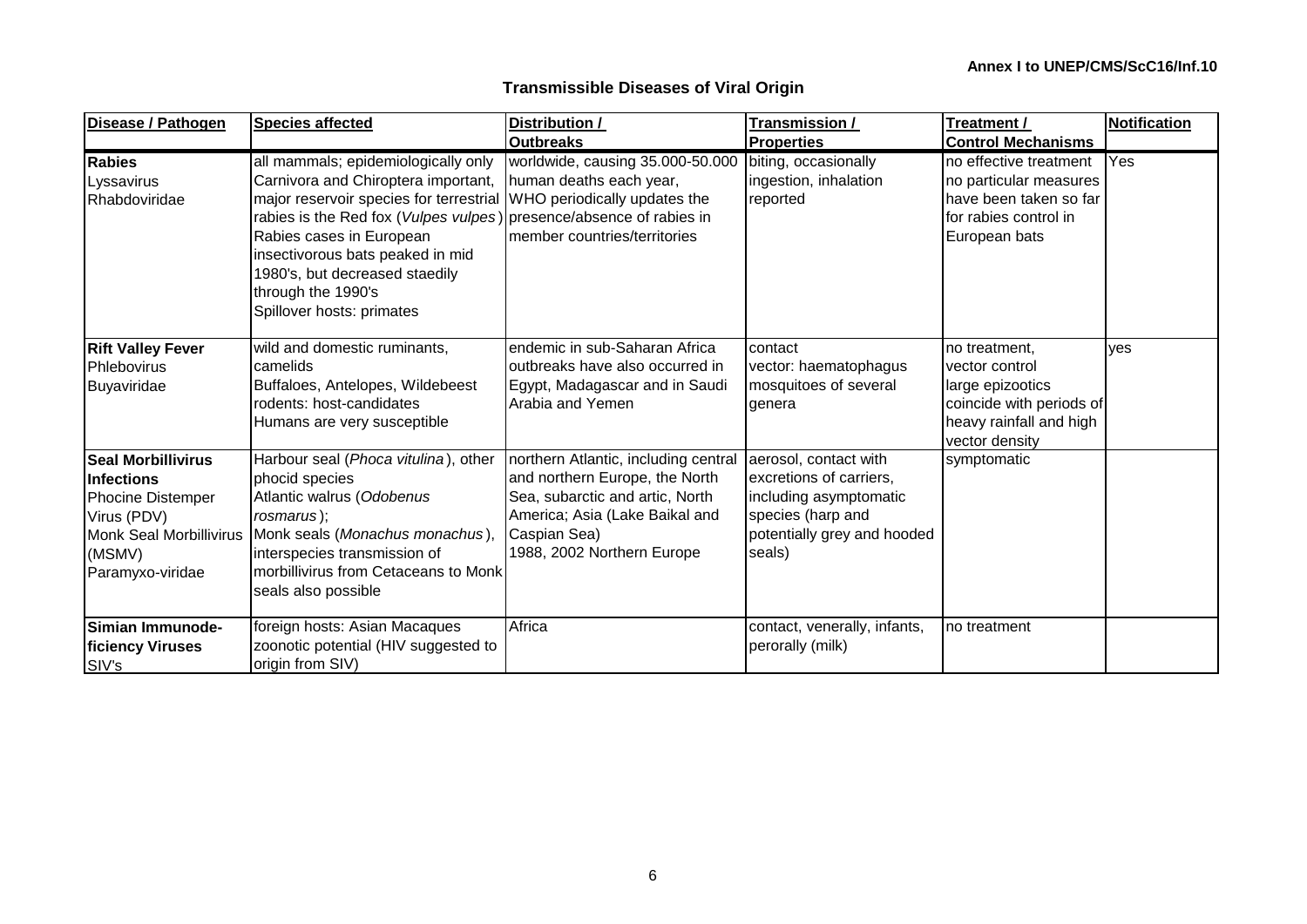| Disease / Pathogen                                                                                                            | <b>Species affected</b>                                                                                                                                                                                                                                                                                                                                                          | Distribution /                                                                                                                                                                                                                                                                                                                       | Transmission /                                                                                         | Treatment /                                                                                                                                                                                                                                                                                                                                                                                                                                                                                                                                                                                                                                                                                         | <b>Notification</b> |
|-------------------------------------------------------------------------------------------------------------------------------|----------------------------------------------------------------------------------------------------------------------------------------------------------------------------------------------------------------------------------------------------------------------------------------------------------------------------------------------------------------------------------|--------------------------------------------------------------------------------------------------------------------------------------------------------------------------------------------------------------------------------------------------------------------------------------------------------------------------------------|--------------------------------------------------------------------------------------------------------|-----------------------------------------------------------------------------------------------------------------------------------------------------------------------------------------------------------------------------------------------------------------------------------------------------------------------------------------------------------------------------------------------------------------------------------------------------------------------------------------------------------------------------------------------------------------------------------------------------------------------------------------------------------------------------------------------------|---------------------|
|                                                                                                                               |                                                                                                                                                                                                                                                                                                                                                                                  | <b>Outbreaks</b>                                                                                                                                                                                                                                                                                                                     | <b>Properties</b>                                                                                      | <b>Control Mechanisms</b>                                                                                                                                                                                                                                                                                                                                                                                                                                                                                                                                                                                                                                                                           |                     |
| <b>West Nile Virus</b><br>Flavivirus<br>Arbovirus (Arthropod-<br>borne Viruses)<br>Japanese Encephalitis<br>Antigenic Complex | wild (migratory) birds suspected to<br>be long-distance introductory and<br>amplifying hosts<br>Common kestrel (Falco tinnunculus)<br>European White Stork (Ciconia<br>ciconia)<br>Glossy Ibis (Plegadis falcinellus)<br>American Crow (Corvus<br>brachyrhynchos)<br>Blue Jay (Cyanocitta cristata)<br>Reptiles, Amphibians<br>Equidae, Rabbits, domestic geese<br><b>Humans</b> | epizootics of disease in horses:<br>Morocco (1996), Italy (1998), US<br>(1999-2001), France (2000)<br>WNV-Encephalitis in humans:<br>Russia (1999), Canada (1999-<br>2003), Israel (2000), US (1999-<br>2009), amongst others<br>Further infections reported: Africa,<br>Asia, Australia, Central America,<br>Carribean, Madagascar, | vector: ornithophilous<br>Mosquitoes, various species spread by controlling<br>(especially Culex spp.) | a) Control of zoonotic<br>vector breeding spots<br>(compare to Malaria)<br>b) Vector (Mosquitoe)<br>Control: Insecticides<br>(wise use!!)<br>c) No essation of<br>herbicides, pesticide,<br>other chemical<br>applications, which<br>destroy mosquitoes<br>endemic endemic<br>predators: birds, fish,<br>insects<br>d) Although licensed<br>West Nile Virus (WNV)<br>vaccines exist for<br>horses, there are no<br>specific vaccines or<br>treatments for human<br>WNV disease.<br>e) The combination of<br>mosquito control<br>methods selected for<br>use in a control<br>program depends on<br>the time of year, the<br>type of mosquitoes to<br>be controlled, and the<br>habitat structure. In |                     |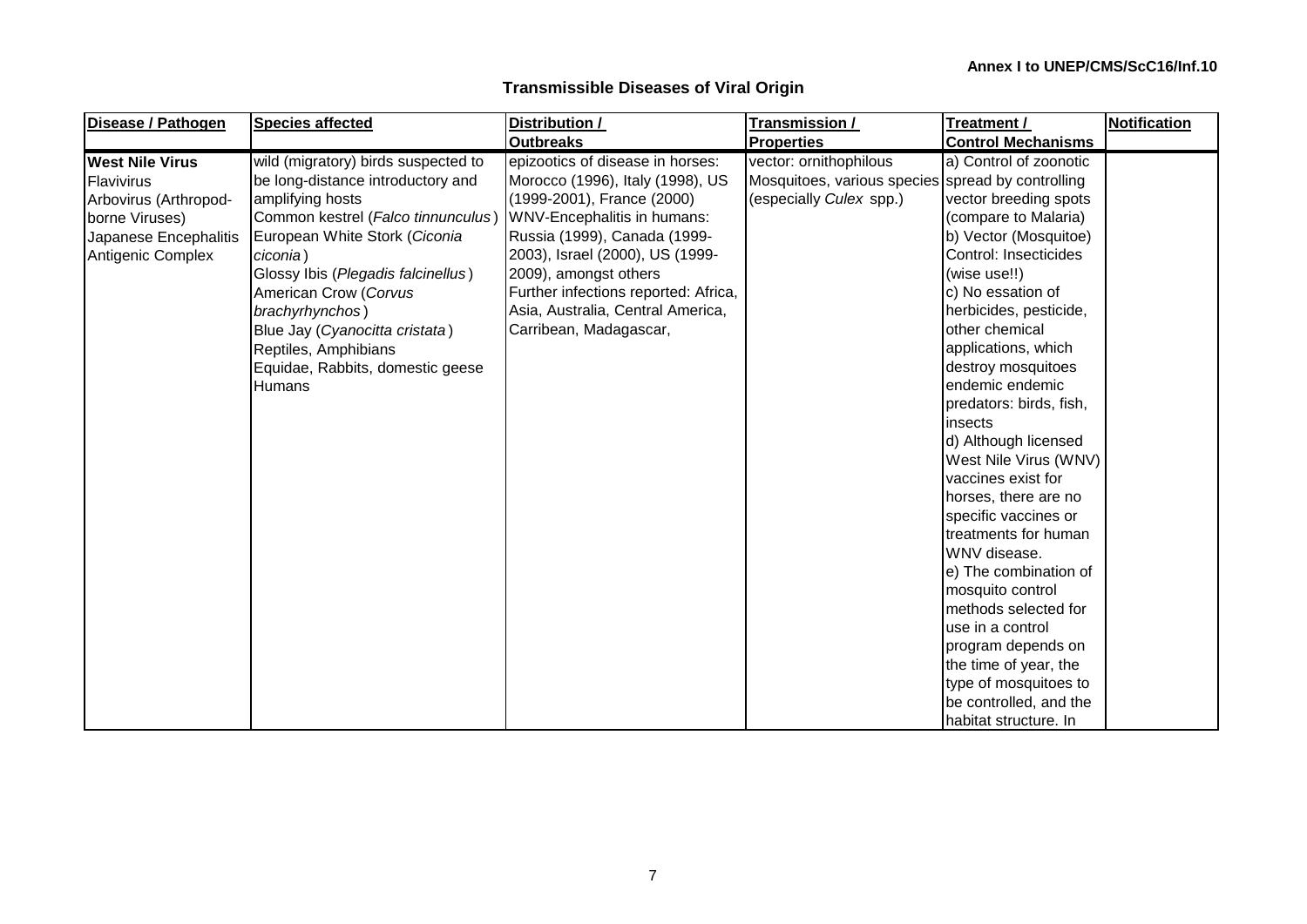| Disease / Pathogen  | Species affected                   | Distribution /                        | Transmission /            | Treatment /               | <b>Notification</b> |
|---------------------|------------------------------------|---------------------------------------|---------------------------|---------------------------|---------------------|
|                     |                                    | <b>Outbreaks</b>                      | <b>Properties</b>         | <b>Control Mechanisms</b> |                     |
| <b>Yellow fever</b> | Africa: Colobus badius,            | originally in Africa between 15       | vector: Mosquitoes (Aedes | Ino treatment             | subject to          |
| <b>YF-Virus</b>     | Cercopithecus aethiops, C.         | degree North and 10 degree South spp) |                           |                           | <b>official</b>     |
| Flaviviridae        | ascanius schmidti, C. diana, C.    | Americas: Bolivia, Brazil,            |                           |                           | Inotification of    |
| Arbovirus           | mona, Cercocebus spp., Papio spp., | Colombia, Ecuador, French             |                           |                           | the WHO             |
|                     | Galago spp., Pan spp.              | Guinea, Peru, Venezuela, Trinidad     |                           |                           | through the         |
|                     | South/ Central America: Alonatta   |                                       |                           |                           | Inational           |
|                     | spp., Aotus trivirgatus, Saguinus  |                                       |                           |                           | authorities         |
|                     | spp., Ateles spp., Saimiri spp.,   |                                       |                           |                           |                     |
|                     | Cebus spp., Cal                    |                                       |                           |                           |                     |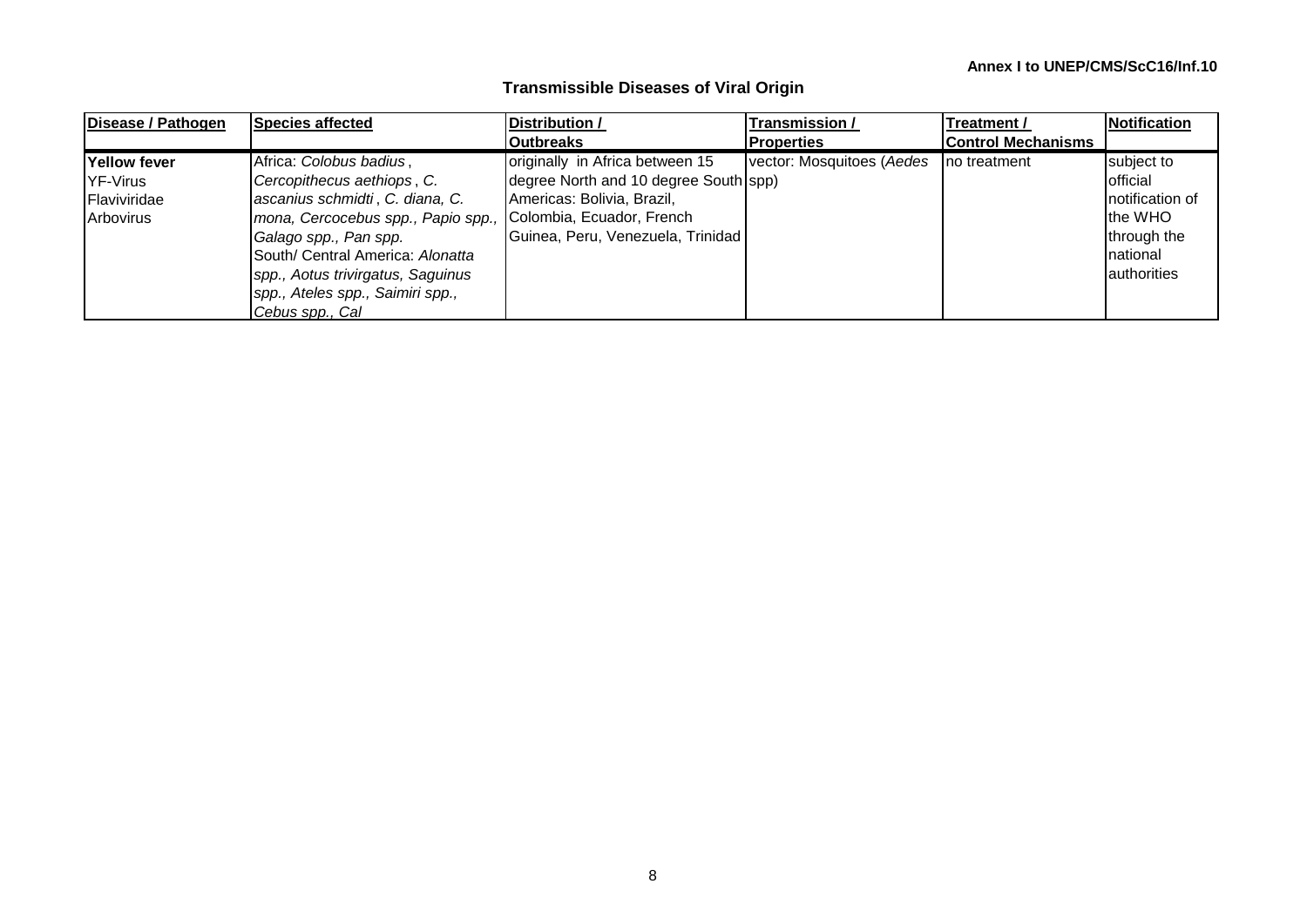| Disease /                 | <b>Species affected</b>         | <b>Distribution / Outbreaks</b>                                                              | <u>Transmission /</u>                          | Treatment /                     | <b>Notification</b>    |
|---------------------------|---------------------------------|----------------------------------------------------------------------------------------------|------------------------------------------------|---------------------------------|------------------------|
| Pathogen                  |                                 |                                                                                              | <b>Properties</b>                              | <b>Control Mechanisms</b>       |                        |
| <b>Anthrax</b>            | Mammals, primarily Ruminants    | worldwide                                                                                    | inhalation, ingestion, biting flies,           | antimicrobial therapy           | Anthrax should be      |
| <b>Bacillus anthracis</b> | (Bovidae, Camelidae, Cervidae,  | enzootic in most countries of                                                                | wound infection                                | Incineration of carcasses,      | noticable in the whole |
|                           | Elephantidae, Equidae,          | Africa and Asia, a number of                                                                 |                                                | Decomtamination fomites,        | country;               |
|                           | Hippopotamidae),                | European countries as well as                                                                |                                                | Vaccination                     |                        |
|                           | Pan troglodytes,                | areas of the American continent                                                              |                                                |                                 |                        |
|                           | some avian species              | and Australia                                                                                |                                                |                                 |                        |
|                           | Cattle                          |                                                                                              |                                                |                                 |                        |
|                           | high zoonotic potential         |                                                                                              |                                                |                                 |                        |
| <b>Avian Botulism</b>     | Black-faced Spoonbill (Platalea | worldwide                                                                                    | persists in form of dormant spores             | a) Prevention is not possible   |                        |
| <b>Clostridium</b>        | minor)                          | outbreak in Taiwan (2002-2003)                                                               | resistent to heating and drying                | b) Focus research on the        |                        |
| botulinum                 |                                 | major annual cause of disease in   killed $> 7\%$ of the world population   viable for years |                                                | impact on populations and       |                        |
|                           | Pelicans                        | of Black-faced Spoonbill                                                                     | Type C-toxin (strains widely                   | ecological causes of            |                        |
|                           | domestic poultry                |                                                                                              | distributed in wetland sediments and outbreaks |                                 |                        |
|                           |                                 |                                                                                              | Itissues of most wetland inhabitants           | c) reduce organic inputs into   |                        |
|                           |                                 |                                                                                              | like insects, mollusks, crustacean             | wtlands, eliminate factors that |                        |
|                           |                                 |                                                                                              | and vertebrates)                               | introduce large amounts of      |                        |
|                           |                                 |                                                                                              | Type E-toxin                                   | decaying matter                 |                        |
|                           |                                 |                                                                                              | decomposing carcasses are a main               | d) carcass removal              |                        |
|                           |                                 |                                                                                              | source: Carcass-Maggot-Cycle                   | e) emphasis on prevention       |                        |
|                           |                                 |                                                                                              |                                                | through maintenance/            |                        |
|                           |                                 |                                                                                              |                                                | management of water quality/    |                        |
|                           |                                 |                                                                                              |                                                | problem sites                   |                        |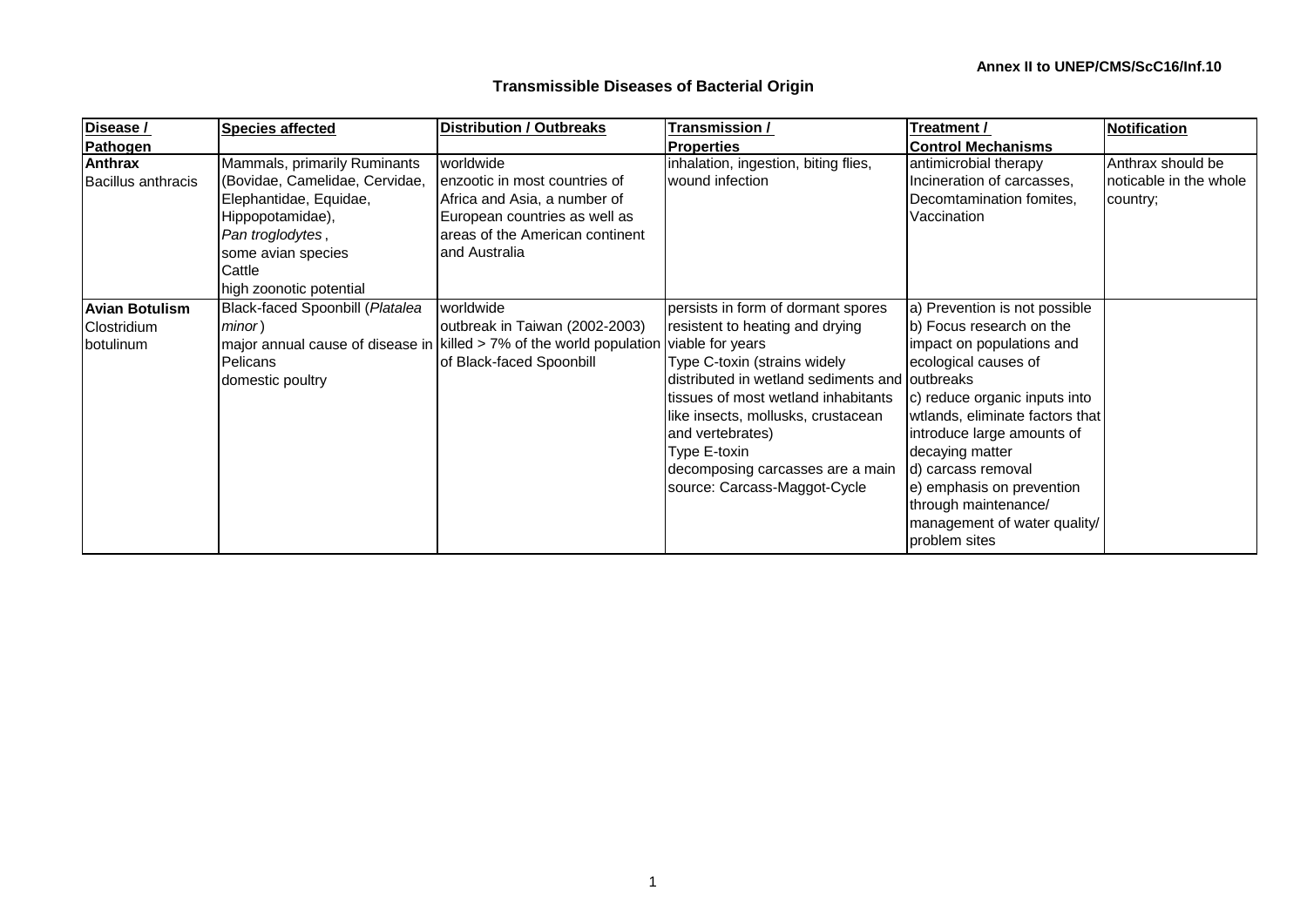| Disease /                           | <b>Species affected</b>                                           | <b>Distribution / Outbreaks</b>     | Transmission /                      | Treatment /                  | <b>Notification</b> |
|-------------------------------------|-------------------------------------------------------------------|-------------------------------------|-------------------------------------|------------------------------|---------------------|
| Pathogen                            |                                                                   |                                     | <b>Properties</b>                   | <b>Control Mechanisms</b>    |                     |
| Avian Cholera,                      | Amsterdam Albatross (Diomeda                                      | worldwide                           | highly infectious, spreads rapidly  | a) Early detection           |                     |
| <b>Fowl Cholera,</b>                | amsterdamensis)                                                   | multiple in USA and Canada          | high concentrations of P. multocida | b) Carcass collection and    |                     |
| <b>Avian Pasteu-</b>                | Scooty Albatross (Phoebetria                                      | Denmark (2001)                      | for severeal weeks in waters where  | incineration                 |                     |
| rellosis                            | fusca)                                                            | Antarctica (Hope Bay 2000-2001)     | birds die of the disease            | c) Habitat management (e.g.  |                     |
| Pasteurella                         | Common Eider Duck (Somateria                                      | amongst others                      |                                     | Drainage of problem area and |                     |
| multocida                           | m. mollisima)                                                     | Most common disease among           |                                     | creation or enhancement of   |                     |
|                                     | <b>Cape Cormorants</b>                                            | North American Waterfowl            |                                     | other habitats)              |                     |
|                                     | (Phalacrocorax capensis)                                          | Environmental contamination from    |                                     | d) Vaccination and           |                     |
|                                     | Significant cause of mortality in                                 | diseased birds is a primary source  |                                     | postexposure treatment may   |                     |
|                                     | numerous species of water-birds of infection                      |                                     |                                     | be used in captive           |                     |
|                                     | worldwide (Main reservoir)                                        | thousands of wild water fowl killed |                                     | propagation flocks           |                     |
|                                     | documented in over 100 different anually, considerable effects on |                                     |                                     | e) Endangeredspecies: Trap   |                     |
|                                     | wild bird species                                                 | avian populations                   |                                     | and Immunize                 |                     |
|                                     | domestic poultry                                                  | spreading of infection enhanced     |                                     |                              |                     |
|                                     | potential transmission to cattle,                                 | by dense bird concentrations        |                                     |                              |                     |
|                                     | swine, goats, sheep                                               | resulting from habitat limitations  |                                     |                              |                     |
|                                     |                                                                   |                                     |                                     |                              |                     |
|                                     |                                                                   |                                     |                                     |                              |                     |
| Avian                               | primarily Cercopithecidae, rarely                                 | worldwide                           | primarily perorally, occasionally   | usually no treatment,        |                     |
| <b>Tuberculosis in</b>              | Hylobatidae or New World                                          |                                     | cutaneously or aerogenously         | euthanasia                   |                     |
| <b>IPrimates</b>                    | Monkeys                                                           |                                     |                                     |                              |                     |
| Mycobacterium                       |                                                                   |                                     |                                     |                              |                     |
| avium, M.                           |                                                                   |                                     |                                     |                              |                     |
| intracellulare                      |                                                                   |                                     |                                     |                              |                     |
| Avian Mycobacter- all avian species |                                                                   | worldwide                           | primarily ingestion, also           | not recommended              |                     |
| <b>josis</b>                        | porcine, bovine and other                                         |                                     | aerogenously                        |                              |                     |
| Mycobacterium                       | mammals subclinically infected                                    |                                     |                                     |                              |                     |
| avium,                              | zoonotic potential particularly                                   |                                     |                                     |                              |                     |
| M. intracellulare,                  | immunocompremised individuals                                     |                                     |                                     |                              |                     |
| M. genavense                        | particularly M. genavense of                                      |                                     |                                     |                              |                     |
|                                     | great zoonotic concern                                            |                                     |                                     |                              |                     |
|                                     |                                                                   |                                     |                                     |                              |                     |
|                                     |                                                                   |                                     |                                     |                              |                     |
|                                     |                                                                   |                                     |                                     |                              |                     |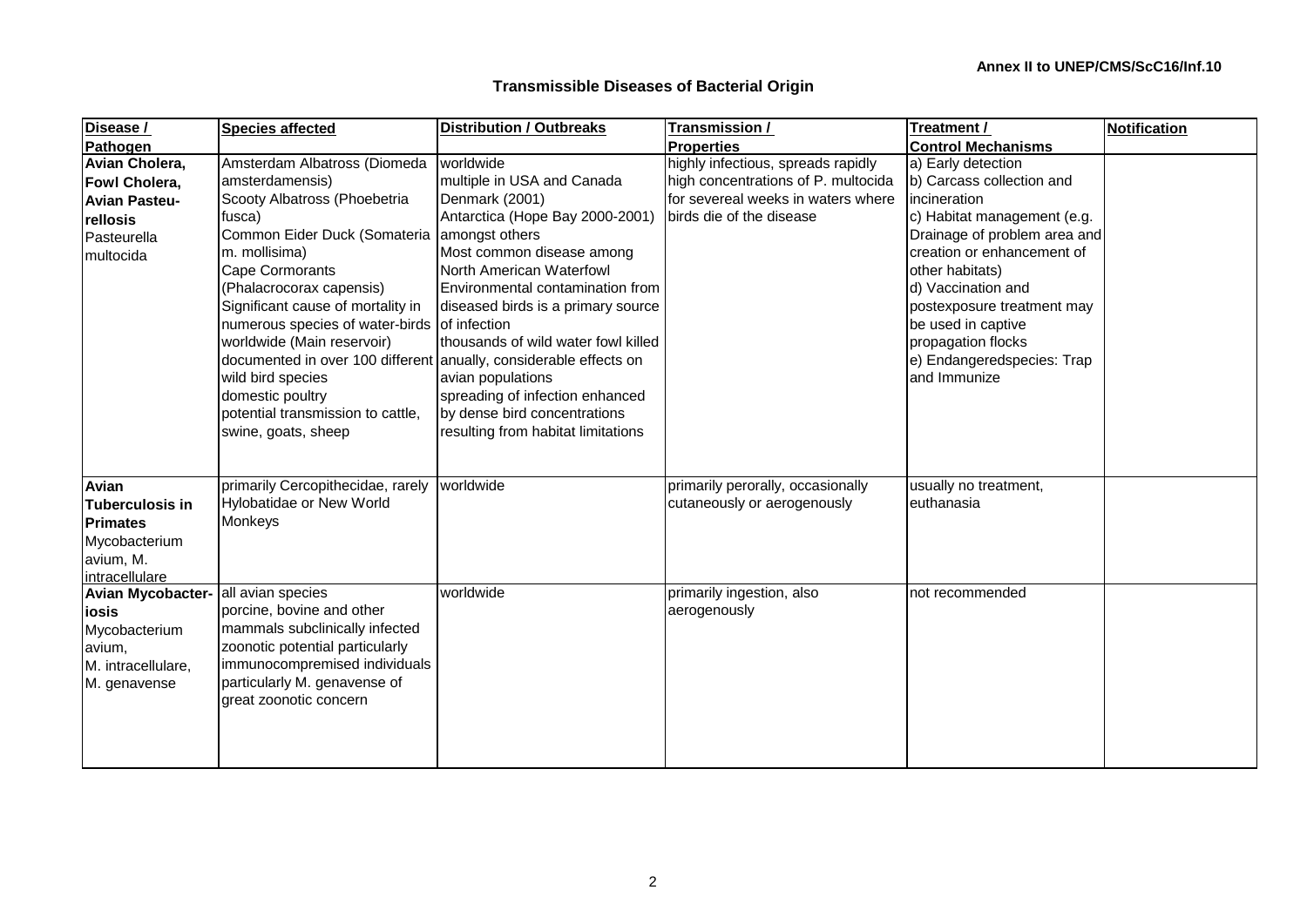| Disease /                                                                                                                     | <b>Species affected</b>                                                                                                                                                                                                                                                | <b>Distribution / Outbreaks</b>                                                                                                                                                                                      | Transmission /                                                                                                                                                                                                                               | Treatment /                                                                                                                                                         | Notification                                                                                                                     |
|-------------------------------------------------------------------------------------------------------------------------------|------------------------------------------------------------------------------------------------------------------------------------------------------------------------------------------------------------------------------------------------------------------------|----------------------------------------------------------------------------------------------------------------------------------------------------------------------------------------------------------------------|----------------------------------------------------------------------------------------------------------------------------------------------------------------------------------------------------------------------------------------------|---------------------------------------------------------------------------------------------------------------------------------------------------------------------|----------------------------------------------------------------------------------------------------------------------------------|
| Pathogen                                                                                                                      |                                                                                                                                                                                                                                                                        |                                                                                                                                                                                                                      | <b>Properties</b>                                                                                                                                                                                                                            | <b>Control Mechanisms</b>                                                                                                                                           |                                                                                                                                  |
| Brucella abortus                                                                                                              | <b>Bovine Brucellosis</b> wild and domestic ruminants<br>Antilocapridae, Bovidae,<br>Camelidae, Cervidae, Giraffidae,<br>Hippopotamidae, Tragulidae<br>also: Marsupialia, Lagomorpha,<br>Rodentia, Catacea, Carnivora,<br>Pinnipedia, Tubulidentata,<br>Perissodactyla | worldwide, except brucellosis free<br>countries (fullfilling OIE<br>requirements): Canada, Austria,<br>Switzerland, UK, Ireland, Finland,<br>Czechoslovakia, Germany,<br>Sweden, Norway, Poland<br>Romania           | vertically or direct contact with<br>discharge, aborted foetuses,<br>placental membranes, vaginal fluids<br>also by ingestion of contaminated<br>food, milk, water, insect bites,<br>artificial insemination                                 | long term antimicrobial<br>therapy<br>vaccination with Brucella<br>abortus strains RB51 etc.,<br>according to national<br>brucellosis eradication<br>programs (OIE) | Yes                                                                                                                              |
| <b>Chlamydiosis</b><br>Chlamydophila<br>psittaci                                                                              | Birds, Amphibians, Reptiles,<br>Mammals, Man                                                                                                                                                                                                                           | worldwide                                                                                                                                                                                                            | aerogenous via secretions,<br>excretions, dust of feathers and<br>feces, oral, direct, horizontal,<br>vertical, parasites, carriers!!                                                                                                        | antimicrobial therapy<br>electrolytes<br>Germany: treatment is given<br>in a psittacosis decree and<br>accessory carrying out and<br>resposibility notice           | ves<br>Psittacosis is<br>registered as an<br>occupational disease<br>according to the<br>occupation disease<br>decree in Germany |
| <b>Contagious</b><br><b>Bovine Pleuro-</b><br>pneumonia<br>(CBPP)<br>Mycoplasma<br>mycoides, small<br>colony type<br>(Mmm Sc) | Cattle (Bos spp), Buffalo, Yak,<br>Bison, Reindeer, Sheep, Goat,<br>Wild bovids and camelids are<br>resistant                                                                                                                                                          | enzootic in most of Africa; parts of close direct contact, aerogenous<br>Asia, especially India / China<br>outbreaks in Spain, Portugal and<br>Italy (1990s)<br>eradicated from the US, Australia,<br>most of Europe |                                                                                                                                                                                                                                              | no efficient treatment                                                                                                                                              | yes<br>EU directive 82/894                                                                                                       |
| <b>Erysipelas</b><br>Erisepelothrix<br>insidiosa<br>(rhusiopathiae)<br>Coryne-<br>bacteriaceae                                | Cebidae, Cercopithecidae,<br>Prosimiae<br>naturally pigs, mice, birds<br>domestic swine                                                                                                                                                                                | worldwide                                                                                                                                                                                                            | direct or indirect contact<br>the pathogen persists in the<br>environment for long periods and<br>survives in marine conditions<br>Transmission to nonhuman primates<br>thas been related to contact to avian<br>species, especially raptors | antimicrobial therapy<br>vaccination                                                                                                                                |                                                                                                                                  |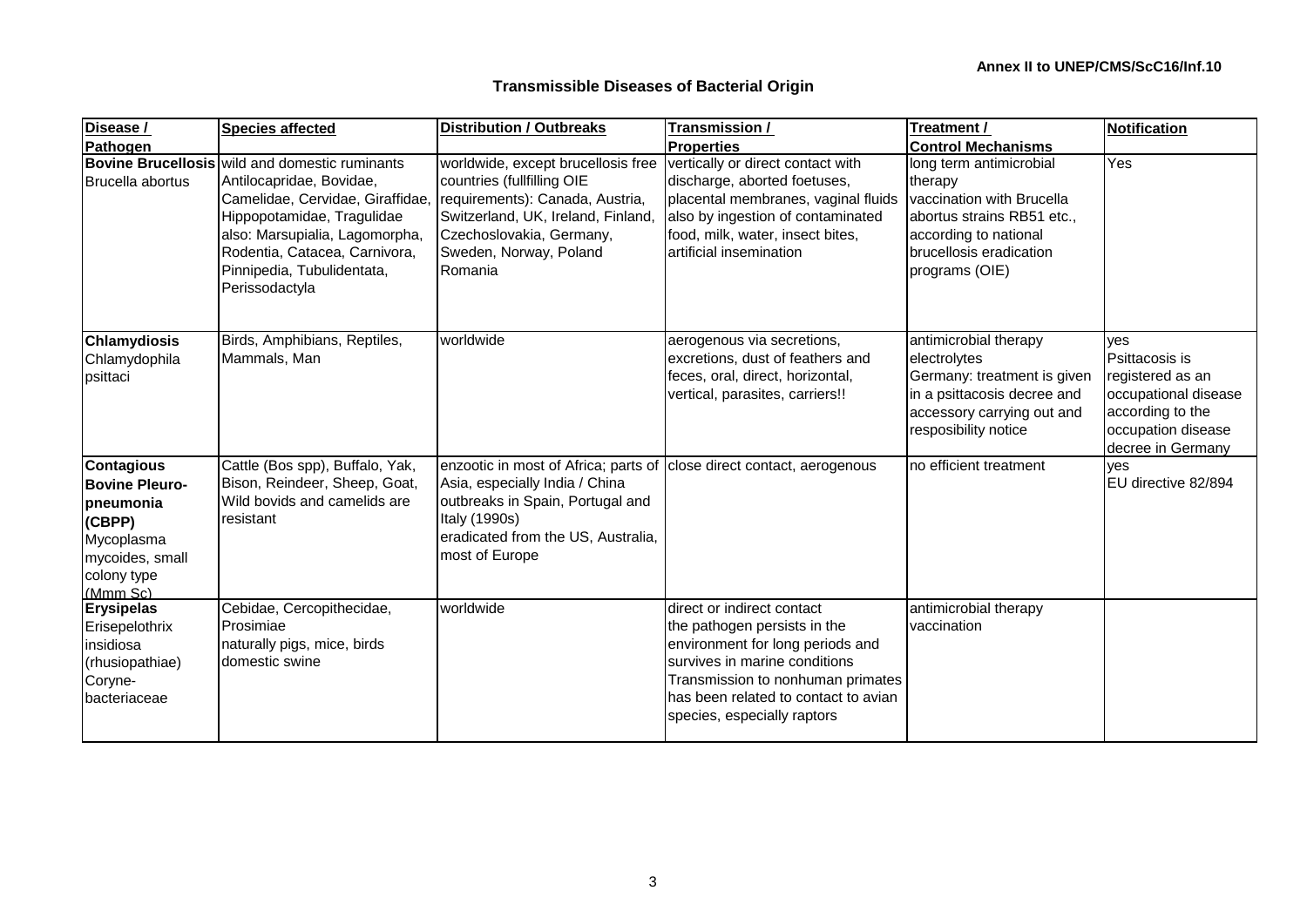| Disease /                                                                               | <b>Species affected</b>                                                                                                                                                                                                                                          | <b>Distribution / Outbreaks</b>                                                                                     | Transmission /                                                                                                                                                                                                                                                                                                                                                                                                                  | Treatment /                                                             | Notification |
|-----------------------------------------------------------------------------------------|------------------------------------------------------------------------------------------------------------------------------------------------------------------------------------------------------------------------------------------------------------------|---------------------------------------------------------------------------------------------------------------------|---------------------------------------------------------------------------------------------------------------------------------------------------------------------------------------------------------------------------------------------------------------------------------------------------------------------------------------------------------------------------------------------------------------------------------|-------------------------------------------------------------------------|--------------|
| Pathogen                                                                                |                                                                                                                                                                                                                                                                  |                                                                                                                     | <b>Properties</b>                                                                                                                                                                                                                                                                                                                                                                                                               | <b>Control Mechanisms</b>                                               |              |
| Listeriosis<br>Listeria monocyto-<br>genes                                              | Pongidae, Cercopithecidae,<br>Cebidae, Prosimiae,<br>Man                                                                                                                                                                                                         | worldwide                                                                                                           | perorally, percutaneously<br>Listeria monocytogenes has been<br>isolated from healthy domestic<br>animals and from food, especially<br>milk and milk products<br>in newborn monkeys intrauterine,<br>diaplacentar transmission                                                                                                                                                                                                  | antimicrobial therapy<br>no feeding of raw milk of milk<br>products     |              |
| Lyme Disease,<br>Lyme borreliosis<br>Borrelia burgdorferi,<br>B. afzelii,<br>B. garinii | Passeriformes<br>Falconiformes<br>Piciformes act as mechanical<br>vectors<br>great variety of mammalian<br>species including humans                                                                                                                              | worldwide                                                                                                           | spircochete-infected ticks Ixodes<br>spp. ( <i>Ixodes scapularis</i> , <i>Ixodes</i><br>pacificus, amongst others)<br>commonly infest a wide range of<br>species<br>Birds play role in the geographic<br>expansion of Lyme disease as<br>dispersers of the arthropod vectors<br>along their migration routes, this is<br>considered to be an important<br>mechanism for the establishment of<br>new endemic foci of the disease | a) vector control<br>b) management of host<br>species<br>c) vaccination |              |
| <b>Paratuberculosis</b><br>Mycobacterium<br>avium sp. Para-<br>tuberculosis             | wild and domestic ruminants<br>or Johne's Disease Buffalo, White-tailed deer, Red<br>deer, Roe deer, Elk, Bison,<br>Bighorn dheep, Rocky Mountain<br>goat, Aoudad (Barbary sheep),<br>Mouflon sheep, Camel, Mountain<br>goat, Reindeer, Antelopes, Yak,<br>Moose | worldwide<br>more prevalent in temperate and<br>wetter areas, usually occurs in<br>regions with high cattle density | distinctly different from M. avium<br>vertical and horizontal, most<br>important faecal-oral                                                                                                                                                                                                                                                                                                                                    | only supportive treatment                                               |              |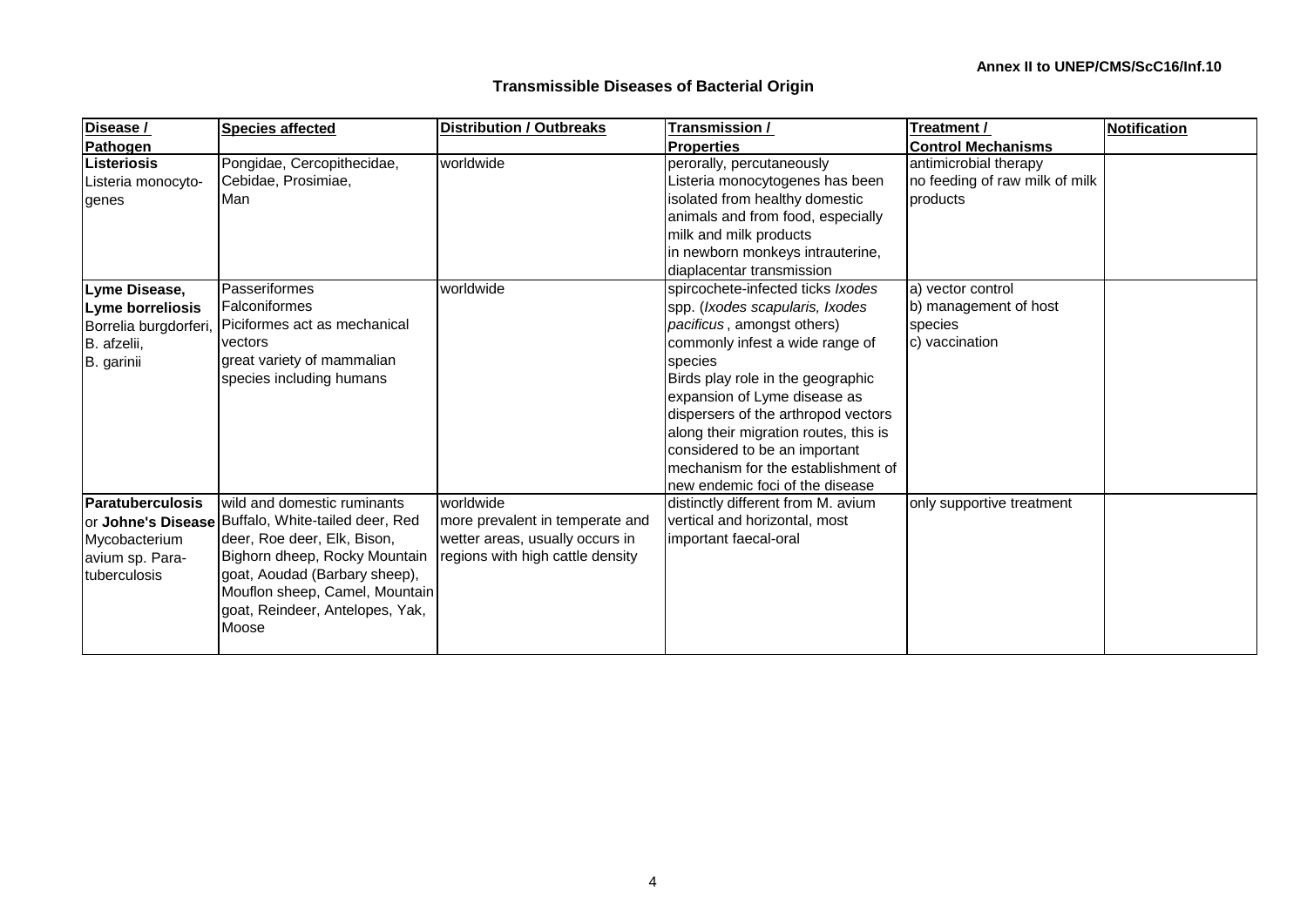| Disease /                        | <b>Species affected</b>            | <b>Distribution / Outbreaks</b>     | Transmission /                          | Treatment /                  | Notification           |
|----------------------------------|------------------------------------|-------------------------------------|-----------------------------------------|------------------------------|------------------------|
| Pathogen                         |                                    |                                     | <b>Properties</b>                       | <b>Control Mechanisms</b>    |                        |
| <b>Pasteurellosis</b>            | Dall's sheep, Bighorn Sheep,       | worldwide                           | direct contact/ aerogenously            | vaccination/treatment are    |                        |
| Pasteurella                      | Mountain goats,                    | M. haemolytica has the potential    | large and diverse group of related      | non-viable options for       |                        |
| multocida                        | die-offs often following           | to act as a primary pathogen in     | bacteria                                | controlling or preventing    |                        |
| P. haemolytica                   | documented contact with            | Bighorn sheep, resulting in all age | benign strains commensal in the         | outbreaks in wild sheep      |                        |
| Mannheimia                       | domestic animals                   | die-offs in herds throughout        | upper respiratory tract                 | reduction of stress          |                        |
| haemolytica                      | Saiga antelopes                    | western North-America; recovery     | opportunistic pathogens, associated     |                              |                        |
|                                  | domestic sheep and goats,          | from die-offs often takes years     | with predisposing factors such as       |                              |                        |
|                                  | <b>Ilamas</b>                      | (low reproductive rates, sick,      | any kind of stress                      |                              |                        |
|                                  |                                    | undersized lambs, poor survival     | do not persist in the environment       |                              |                        |
|                                  |                                    | rates etc.)                         | no public health risk                   |                              |                        |
|                                  |                                    | die-offs in Saiga suspected to      |                                         |                              |                        |
|                                  |                                    | origin from Pasteurella Infection   |                                         |                              |                        |
| Porcine                          | ferral and domestic swine (B.      | Biovar 1: South-East Asia and       | spread of B. suis and B. abortus        | no treatement                | ves                    |
| <b>Brucellosis</b>               | suis biovars 1,2,3);               | Pacific Islands                     | infection in similar ways: natural      |                              | Directives: 92/65/EEC, |
| Brucella suis                    | European brown Hare (B. suis       | Biovar 2: North-East Europe         | mating or artificial insemination;      |                              | 64/432/EEC,            |
|                                  | biovar 2)                          | Biovar 3: North-America and         | occasionally arthropods                 |                              | 97/12/EEC,             |
|                                  | Arctic fox, Wolf, Bear, Reindeer,  | China                               | (Oedemagena tarandi)                    |                              | 90/425/EEC,            |
|                                  | Moose, Rodents (B. suis 4 and      | Biovar 4 / 5: Arctic Region         |                                         |                              | 89/662/EEC,            |
|                                  | 5)                                 |                                     |                                         |                              | 1999/466/EEC,          |
|                                  | Man                                |                                     |                                         |                              | 1999/467/EEC           |
|                                  |                                    |                                     |                                         |                              |                        |
| <b>Salmonellosis</b>             | Vultures, Crows, and, most         | worldwide                           | perorally                               | revision of diet, supportive |                        |
| Salmonella spp                   | importantly, Gulls                 |                                     | commonly found in the intestine of      | volumen and electrolyte      |                        |
| ( > 1800)                        | most significant outbreaks of wild |                                     | wild birds                              | substitution, eventually     |                        |
| (S. enteritidis,                 | bird Salmonellosis occur in        |                                     | bacteria in contaminated food,          | Antimicrobial therapy        |                        |
| S. enterica serotype passerines. |                                    |                                     | poultry products                        |                              |                        |
| Typhimurium)                     | domestic poultry                   |                                     | feces of animals (wild animals,         |                              |                        |
|                                  | Man,                               |                                     | companian animals, reptiles etc.)       |                              |                        |
|                                  | Prosimiae, Old World Monkeys       |                                     | Salmonella enteritidis silently infects |                              |                        |
|                                  | and Apes, less frequently in New   |                                     | the ovaries of healthy appearing        |                              |                        |
|                                  | World Monkeys,                     |                                     | hens and contaminates eggs before       |                              |                        |
|                                  | Reptiles                           |                                     | shells are formed.                      |                              |                        |
|                                  |                                    |                                     |                                         |                              |                        |
| <b>Tuberculosis</b>              | Cervidae                           | worldwide                           | primarily aerogenous, also oral         | treatment not recommended    |                        |
| (Cervidae)                       | all cloven-hoofed stock            |                                     |                                         |                              |                        |
| Myco-bacterium                   | (Artiodactylids)                   |                                     |                                         |                              |                        |
| bovis,                           |                                    |                                     |                                         |                              |                        |
| M. tuberculosis                  |                                    |                                     |                                         |                              |                        |
| (less commonly)                  |                                    |                                     |                                         |                              |                        |